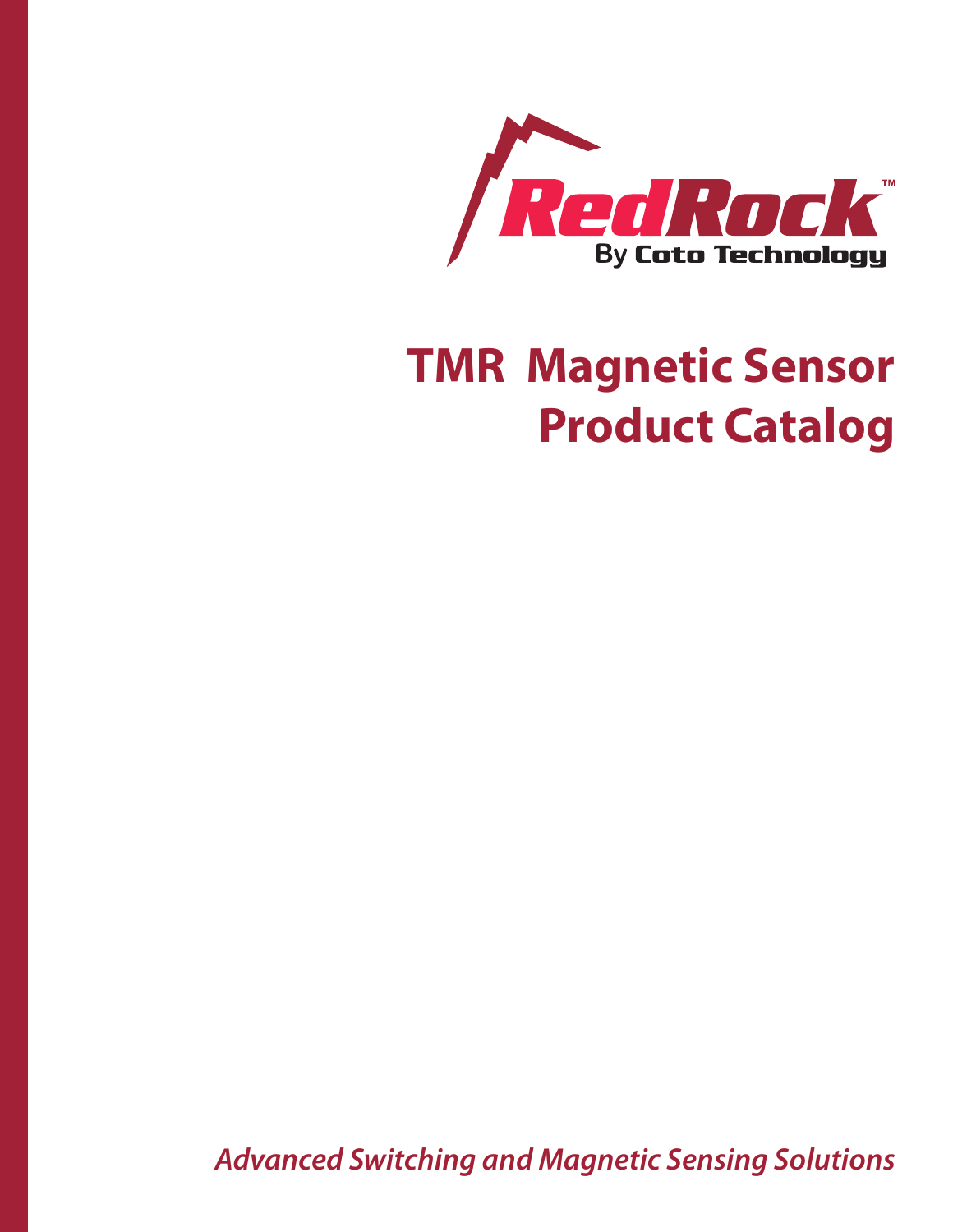**DIMENSIONS**

| <b>TARGET APPLICATIONS</b>         |                                      |  |  |  |  |  |  |
|------------------------------------|--------------------------------------|--|--|--|--|--|--|
| Bare Glass Reed Switch Replacement | Power Switch or Open-Close Detection |  |  |  |  |  |  |
| <b>Consumer Electronics</b>        | <b>Proximity Detection</b>           |  |  |  |  |  |  |
| Door & Lid Closure Detection       | Linear Position Sensing              |  |  |  |  |  |  |
| <b>Fluid Level Detection</b>       | <b>Rotary Position Sensing</b>       |  |  |  |  |  |  |
| Motor Controllers                  | Smart Phones, Tablets and Laptops    |  |  |  |  |  |  |
| Open-Close Detection               | <b>Utility Meters</b>                |  |  |  |  |  |  |
| <b>Portable Medical Devices</b>    | Wake-Up µProcessor                   |  |  |  |  |  |  |



| <b>Coto Part Number</b> | <b>Magnetic</b><br><b>Polarity</b><br><b>Response</b> | <b>Operative</b><br><b>Sensitivity</b> | <b>Release</b><br><b>Sensitivity</b> | <b>Frequency</b> | $\frac{I_{\text{AVG}}}{I_{\text{U}}(A)}$ | <b>Temp</b><br><b>Rating</b> | <b>Supply Voltage</b> | <b>Output Response</b> | <b>Package</b> | <b>Axis of</b><br><b>Sensitivity</b> |
|-------------------------|-------------------------------------------------------|----------------------------------------|--------------------------------------|------------------|------------------------------------------|------------------------------|-----------------------|------------------------|----------------|--------------------------------------|
| RR121-1A23-311          | Omnipolar                                             | $\mathsf{Q}$                           |                                      | 10               | 0.24                                     | $-40$ to $+125$              | 2.7 to 3.6            | Active Low             | SOT-23-3       | X-Axis                               |
| RR121-1A53-311          | Omnipolar                                             | 9                                      | -5                                   | 250              | 1.44                                     | $-40$ to $+125$              | 2.7 to 3.6            | <b>Active Low</b>      | SOT-23-3       | X-Axis                               |
| RR121-1B13-311          | Omnipolar                                             | 30                                     | 20                                   | $\overline{2}$   | 0.2                                      | $-40$ to $+125$              | 2.7 to 3.6            | <b>Active Low</b>      | SOT-23-3       | X-Axis                               |
| RR121-1B13-312          | Omnipolar                                             | 30                                     | 20                                   | $\overline{2}$   | 0.2                                      | $-40$ to $+125$              | 2.7 to 3.6            | <b>Active Low</b>      | $LGA-4$        | X-Axis                               |
| RR121-1B53-311          | Omnipolar                                             | 30                                     | 20                                   | 250              | 1.44                                     | $-40$ to $+125$              | 2.7 to 3.6            | Active Low             | SOT-23-3       | X-Axis                               |
| RR121-1B93-312          | Omnipolar                                             | 30                                     | 20                                   | 10000            | 36                                       | $-40$ to $+125$              | 2.7 to 3.6            | <b>Active Low</b>      | $LGA-4$        | X-Axis                               |
| RR121-1E73-311          | Omnipolar                                             | 15                                     | $10\,$                               | 2500             | 8                                        | $-40$ to $+125$              | 2.7 to 3.6            | Active Low             | SOT-23-3       | X-Axis                               |
| RR121-1F23-311          | Omnipolar                                             | 70                                     | 50                                   | 10               | 0.24                                     | $-40$ to $+125$              | 2.7 to 3.6            | <b>Active Low</b>      | SOT-23-3       | X-Axis                               |
| RR121-3C63-311          | Bipolar                                               | $-10$                                  | 10                                   | 500              | 1.7                                      | $-40$ to $+125$              | 2.7 to 3.6            | <b>Active Low</b>      | SOT-23-3       | X-Axis                               |
| RR121-3C73-311          | Bipolar                                               | $-10$                                  | 10                                   | 2500             | 8                                        | $-40$ to $+125$              | 2.7 to 3.6            | <b>Active Low</b>      | SOT-23-3       | X-Axis                               |
| RR121-2A32-364          | Unipolar                                              | 9                                      |                                      | 20               | 0.28                                     | $-40$ to $+85$               | 2.7 to 3.6            | Dual Active Low        | Leaded LGA-4   | X-Axis                               |
| RR131-1B13-351          | Omnipolar                                             | 30                                     | 20                                   | $\overline{2}$   | 0.2                                      | $-40$ to $+125$              | 2.7 to 3.6            | Open Drain             | SOT-23-3       | X-Axis                               |
| RR131-1B13-352          | Omnipolar                                             | 30                                     | 20                                   | $\overline{2}$   | 0.2                                      | $-40$ to $+125$              | 2.7 to 3.6            | Open Drain             | LGA-4          | X-Axis                               |
| RR131-2E23-351          | Unipolar                                              | 15                                     | 10                                   | 10 <sup>°</sup>  | 0.24                                     | $-40$ to $+125$              | 2.7 to 3.6            | Open Drain             | SOT-23-3       | X-Axis                               |

| <b>Coto Part Number</b> | <b>Magnetic</b><br><b>Polarity</b><br><b>Response</b> | <b>Magnetic</b><br><b>Sensitivity Range</b><br><b>Minimum</b> | <b>Magnetic</b><br><b>Sensitivity Range</b><br><b>Maximum</b> | <b>Frequency</b> | $AMG$ <sub>(mA)</sub> | <b>Temp</b><br><b>Rating</b> | <b>Supply Voltage</b> | <b>Output Response</b> | <b>Package</b> | <b>Axis of</b><br><b>Sensitivity</b> |
|-------------------------|-------------------------------------------------------|---------------------------------------------------------------|---------------------------------------------------------------|------------------|-----------------------|------------------------------|-----------------------|------------------------|----------------|--------------------------------------|
| RR110-A111-00           | Linear Analog                                         |                                                               | 100                                                           | Continuous       | 0.1                   | $-40$ to $+85$               | 1.2 to 12             | Analog Resistance      | SOT-23-3       | Y-Axis                               |
| RR111-1DC2-331          | Linear Analog                                         |                                                               |                                                               | Continuous       |                       | $-40$ to $+85$               | 2.7 to 3.6            | Analog Voltage         | SOT-23-3       | X-Axis                               |
| RR111-1DC2-332          | Linear Analog                                         |                                                               |                                                               | Continuous       |                       | $-40$ to $+85$               | 2.7 to 3.6            | Analog Voltage         | $LGA-4$        | X-Axis                               |

**SOT-23-3 Package**



1.90 (0.075)



 $1.10 \pm 0.1$ <br> $(.043 \pm .00$ 



**LGA-4 & Leaded LGA-4 Package**



0.14 (0.005)





0.1 (0.004)

 $0.35 \pm .05$ <br>(0.014 ± .002)



 $|-+|-$ 

 $|2|$